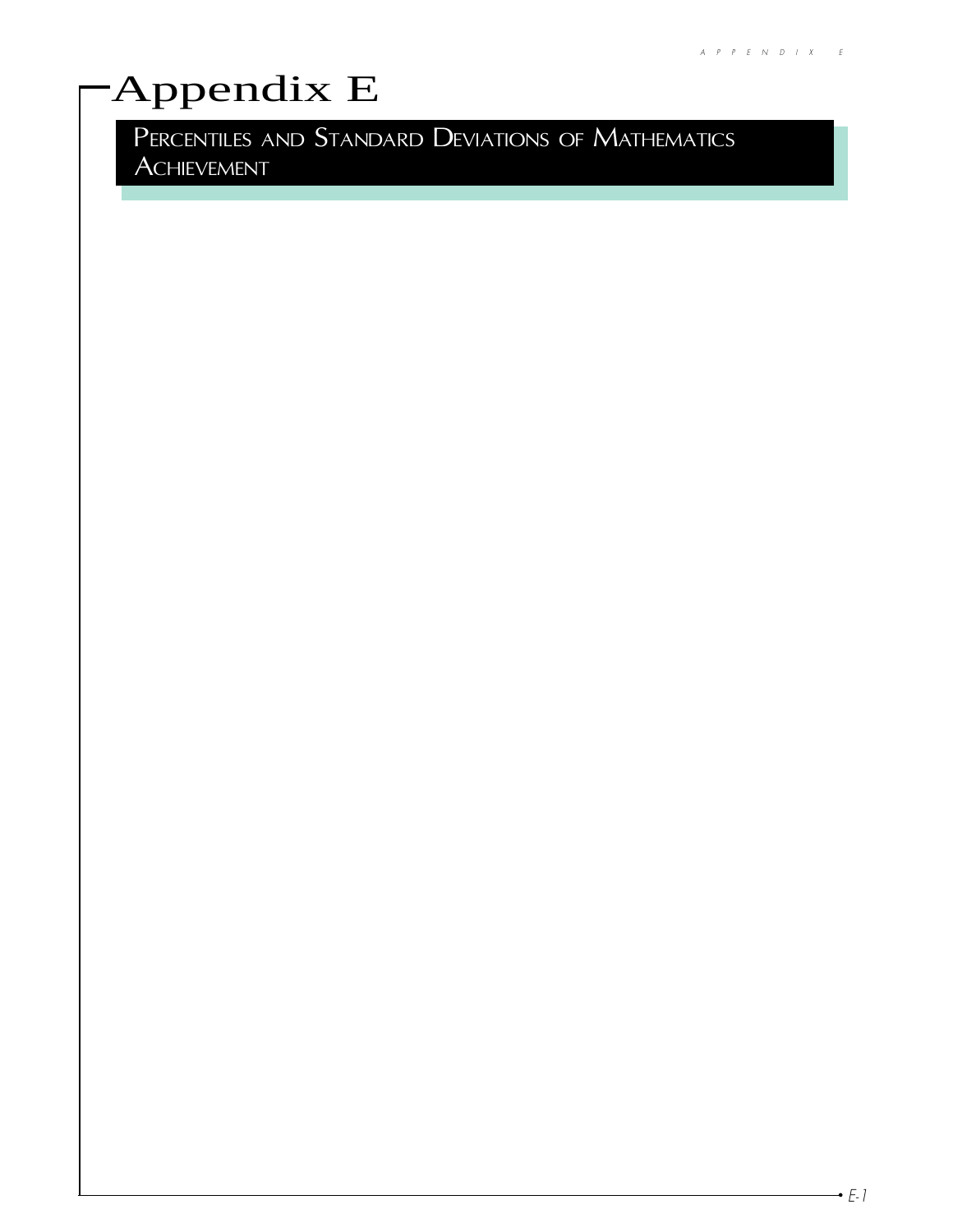#### **Percentiles of Achievement in Mathematics Upper Grade (Eighth Grade\*)**

| <b>Country</b>                                                                                             | <b>5th Percentile</b> | <b>25th Percentile</b> | <b>50th Percentile</b> | <b>75th Percentile</b> | 95th Percentile |  |  |
|------------------------------------------------------------------------------------------------------------|-----------------------|------------------------|------------------------|------------------------|-----------------|--|--|
| Australia                                                                                                  | 372(4.1)              | 460 (1.5)              | 529(7.0)               | 600(7.2)               | 690(5.4)        |  |  |
| Austria                                                                                                    | 393(5.1)              | 474 (4.1)              | 537 (5.8)              | 608(2.6)               | 693 (6.4)       |  |  |
| Belgium (FI)                                                                                               | 416 (7.7)             | 502(8.7)               | 566 (8.7)              | 631 (5.7)              | 710 (3.5)       |  |  |
| Belgium (Fr)                                                                                               | 385 (13.8)            | 467 (1.1)              | 532(5.5)               | 587 (3.7)              | 658 (6.2)       |  |  |
| <b>Bulgaria</b>                                                                                            | 378 (11.4)            | 460 (4.2)              | 530 (10.6)             | 621 (13.8)             | 728 (0.4)       |  |  |
| Canada                                                                                                     | 389 (3.3)             | 468 (2.0)              | 527(2.7)               | 587 (2.4)              | 670 (3.7)       |  |  |
| Colombia                                                                                                   | 292 (5.8)             | 343 (4.4)              | 379 (3.6)              | 421 (6.1)              | 496 (7.5)       |  |  |
| Cyprus                                                                                                     | 333(3.3)              | 412 (1.2)              | 469 (1.6)              | 535(3.2)               | 621 (7.3)       |  |  |
| <b>Czech Republic</b>                                                                                      | 423 (3.5)             | 496 (2.6)              | 558 (7.5)              | 633(8.5)               | 725 (12.6)      |  |  |
| Denmark                                                                                                    | 369 (9.8)             | 443 (2.9)              | 500(4.9)               | 561 (2.2)              | 641 (5.9)       |  |  |
| England                                                                                                    | 361 (8.8)             | 443 (4.8)              | 501(3.5)               | 570 (2.7)              | 665 (4.1)       |  |  |
| France                                                                                                     | 415 (5.2)             | 484 (1.4)              | 534 (3.0)              | 591 (2.5)              | 666 (3.4)       |  |  |
| Germany                                                                                                    | 368 (8.2)             | 448 (9.4)              | 506 (6.3)              | 572 (7.5)              | 661 (10.9)      |  |  |
| Greece                                                                                                     | 347 (2.8)             | 422 (1.9)              | 478 (3.8)              | 546 (3.6)              | 633 (6.6)       |  |  |
| Hong Kong                                                                                                  | 415 (14.2)            | 526 (6.8)              | 595 (5.9)              | 659 (4.9)              | 742 (5.4)       |  |  |
| Hungary                                                                                                    | 391(2.3)              | 471 (2.1)              | 534(2.6)               | 602(2.7)               | 693 (9.2)       |  |  |
| Iceland                                                                                                    | 365(4.3)              | 435 (3.3)              | 481 (6.2)              | 540 (4.8)              | 615 (21.0)      |  |  |
| Iran, Islamic Rep.                                                                                         | 336 (4.4)             | 388 (2.2)              | 424 (2.9)              | 466 (5.8)              | 535 (9.8)       |  |  |
| Ireland                                                                                                    | 381 (6.5)             | 462 (4.9)              | 526 (8.2)              | 594 (9.6)              | 681 (3.3)       |  |  |
| Israel                                                                                                     | 371 (6.3)             | 459 (7.5)              | 523 (9.3)              | 586 (4.9)              | 672 (7.2)       |  |  |
| Japan                                                                                                      | 435 (2.1)             | 536 (6.8)              | 608(2.5)               | 676 (1.4)              | 771 (4.8)       |  |  |
| Korea                                                                                                      | 418 (4.0)             | 540 (5.0)              | 609 (3.9)              | 682 (2.7)              | 786 (7.1)       |  |  |
| Kuwait                                                                                                     | 302(4.7)              | 355 (3.5)              | 389(5.0)               | 427 (3.2)              | 493 (6.1)       |  |  |
| Latvia (LSS)                                                                                               | 375 (5.2)             | 435 (2.6)              | 487 (3.3)              | 550 (4.3)              | 638(8.1)        |  |  |
| Lithuania                                                                                                  | 348 (5.0)             | 422 (3.1)              | 473 (5.3)              | 533(4.3)               | 616(8.5)        |  |  |
| Netherlands                                                                                                | 397(10.6)             | 477 (9.1)              | 543 (9.2)              | 604 (7.4)              | 688 (6.9)       |  |  |
| New Zealand                                                                                                | 366(3.1)              | 443 (4.0)              | 503(5.0)               | 570 (5.5)              | 663 (9.1)       |  |  |
| Norway                                                                                                     | 372 (5.5)             | 445 (2.0)              | 499 (2.8)              | 560(3.1)               | 649 (5.9)       |  |  |
| Portugal                                                                                                   | 357 (3.0)             | 411 (1.0)              | 449 (2.2)              | 495 (6.7)              | 569 (7.1)       |  |  |
| Romania                                                                                                    | 343(3.1)              | 418 (3.0)              | 476 (5.5)              | 544 (5.2)              | 635(9.7)        |  |  |
| <b>Russian Federation</b>                                                                                  | 388 (4.5)             | 471 (5.6)              | 536 (11.3)             | 600(8.2)               | 687 (2.9)       |  |  |
| Scotland                                                                                                   | 364(2.1)              | 436 (3.2)              | 493 (7.2)              | 559 (7.1)              | 649 (15.3)      |  |  |
| Singapore                                                                                                  | 499 (5.8)             | 584 (8.9)              | 642 (7.2)              | 704 (4.5)              | 792 (7.5)       |  |  |
| Slovak Republic                                                                                            | 401 (1.6)             | 483 (0.6)              | 543 (4.4)              | 612 (3.9)              | 700 (2.7)       |  |  |
| Slovenia                                                                                                   | 404(2.5)              | 477 (3.6)              | 535 (6.7)              | 604 (4.0)              | 690 (4.3)       |  |  |
| South Africa                                                                                               | 259(3.7)              | 313 (2.2)              | 347 (2.0)              | 386 (4.9)              | 484 (10.4)      |  |  |
| Spain                                                                                                      | 376 (2.0)             | 436 (2.5)              | 481 (1.8)              | 536(3.5)               | 616 (3.9)       |  |  |
| Sweden                                                                                                     | 384 (2.9)             | 460 (6.0)              | 515(3.7)               | 579 (3.4)              | 661 (4.7)       |  |  |
| Switzerland                                                                                                | 401 (6.3)             | 485 (2.1)              | 549 (6.1)              | 607 (2.9)              | 685 (2.8)       |  |  |
| Thailand                                                                                                   | 388 (3.7)             | 462 (4.4)              | 518 (5.9)              | 580 (6.8)              | 669 (12.0)      |  |  |
| <b>United States</b>                                                                                       | 356(3.3)              | 435 (3.4)              | 494 (6.4)              | 563 (8.2)              | 653 (3.7)       |  |  |
| *Eighth grade in most countries; see Table 2 for more information about the grades tested in each country. |                       |                        |                        |                        |                 |  |  |

() Standard errors appear in parentheses.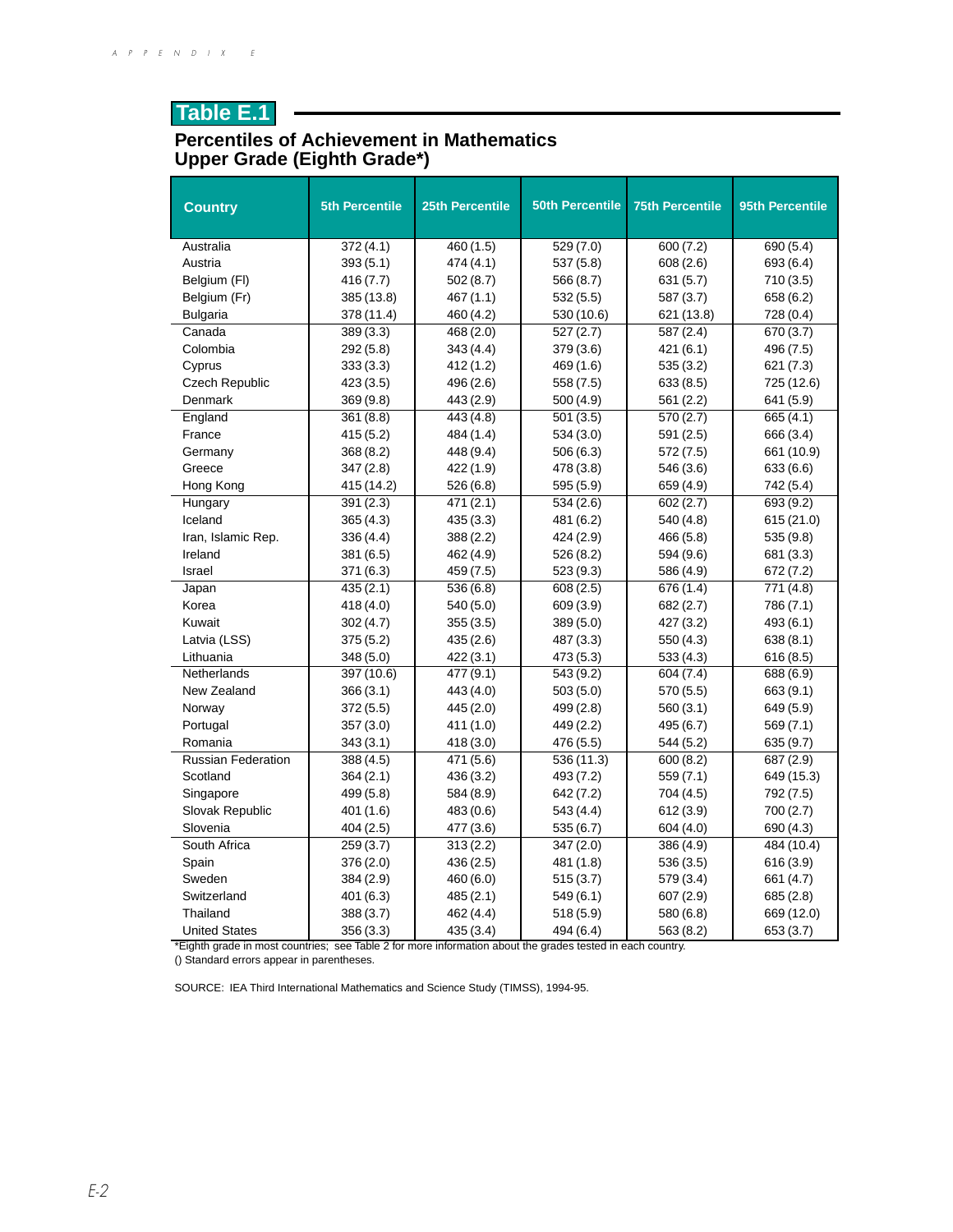#### **Percentiles of Achievement in Mathematics Lower Grade (Seventh Grade\*)**

| <b>Country</b>            | <b>5th Percentile</b> | <b>25th Percentile</b> | <b>50th Percentile</b> | <b>75th Percentile</b> | 95th Percentile |
|---------------------------|-----------------------|------------------------|------------------------|------------------------|-----------------|
| Australia                 | 350(4.4)              | 435(5.5)               | 495(3.9)               | 564(5.9)               | 651(6.8)        |
| Austria                   | 378 (2.4)             | 450 (6.3)              | 506 (3.5)              | 568 (4.5)              | 652 (4.5)       |
| Belgium (FI)              | 436 (2.0)             | 506(4.4)               | 556 (4.4)              | 608 (7.0)              | 688 (3.1)       |
| Belgium (Fr)              | 382 (5.0)             | 456 (6.0)              | 506(6.2)               | 562 (5.5)              | 640 (3.2)       |
| <b>Bulgaria</b>           | 355(8.1)              | 435 (4.9)              | 511 (11.0)             | 589 (7.2)              | 691 (15.6)      |
| Canada                    | 368(2.0)              | 440 (5.0)              | 488 (1.9)              | 551 (3.2)              | 632(5.9)        |
| Colombia                  | 273 (4.3)             | 329(2.5)               | 362 (2.5)              | 404 (5.4)              | 476 (6.6)       |
| Cyprus                    | 320(7.0)              | 386(2.5)               | 440 (2.5)              | 504(3.2)               | 585 (5.9)       |
| Czech Republic            | 390 (1.9)             | 461 (6.1)              | 515(5.7)               | 583 (8.2)              | 678 (4.9)       |
| Denmark                   | 342 (3.9)             | 412 (1.7)              | 464 (3.4)              | 516 (3.6)              | 595 (23.0)      |
| England                   | 342 (5.4)             | 410 (7.4)              | 469 (5.0)              | 540 (5.2)              | 639(6.3)        |
| France                    | 375(7.2)              | 444 (6.3)              | 491 (3.5)              | 543 (7.5)              | 615(5.1)        |
| Germany                   | 353(6.5)              | 426 (5.8)              | 481 (5.2)              | 542 (6.7)              | 629 (7.8)       |
| Greece                    | 308 (3.9)             | 380 (5.9)              | 434 (3.9)              | 499 (8.7)              | 586 (3.0)       |
| Hong Kong                 | 392 (12.5)            | 503(7.5)               | 569 (10.4)             | 634(6.9)               | 716(5.3)        |
| Hungary                   | 365(6.9)              | 437 (6.6)              | 496(4.6)               | 562(6.7)               | 656 (8.2)       |
| Iceland                   | 353(2.4)              | 416 (3.0)              | 457 (2.2)              | 504(4.1)               | 577 (6.6)       |
| Iran, Islamic Rep.        | 316 (1.4)             | 363 (3.9)              | 396 (2.2)              | 436 (4.1)              | 503(8.3)        |
| Ireland                   | 361 (4.0)             | 442 (3.3)              | 498 (6.8)              | 560 (7.1)              | 648 (11.3)      |
| Japan                     | 413(7.1)              | 508(2.2)               | 568 (1.9)              | 635 (3.0)              | 734 (7.0)       |
| Korea                     | 401 (7.6)             | 508 (5.2)              | 583 (5.9)              | 649 (3.7)              | 744 (2.3)       |
| Latvia (LSS)              | 345 (5.0)             | 409 (4.4)              | 455 (2.4)              | 510(3.2)               | 598 (4.6)       |
| Lithuania                 | 309(4.0)              | 380(3.5)               | 423 (4.3)              | 477 (2.9)              | 559(5.4)        |
| Netherlands               | 388 (8.5)             | 466 (3.2)              | 519(8.0)               | 569 (3.7)              | 646 (6.9)       |
| New Zealand               | 337 (6.4)             | 412 (5.4)              | 468 (3.2)              | 530 (9.0)              | 620 (2.5)       |
| Norway                    | 335(5.3)              | 407 (6.0)              | 460 (4.4)              | 513(4.0)               | 592 (9.8)       |
| Portugal                  | 332(1.3)              | 385(0.8)               | 417 (2.7)              | 461 (4.5)              | 528 (4.2)       |
| Romania                   | 325 (4.6)             | 394(5.2)               | 449 (3.2)              | 513(8.8)               | 600(2.4)        |
| <b>Russian Federation</b> | 363(5.5)              | 440 (6.7)              | 496 (3.9)              | 563 (5.6)              | 651 (3.9)       |
| Scotland                  | 337 (1.2)             | 405 (4.7)              | 459 (3.7)              | 520(6.1)               | 604 (1.5)       |
| Singapore                 | 447 (8.0)             | 538(9.7)               | 604 (12.1)             | 665 (6.4)              | 751 (6.0)       |
| Slovak Republic           | 376 (3.2)             | 449 (4.2)              | 504(4.4)               | 569 (3.1)              | 650 (9.4)       |
| Slovenia                  | 373 (3.8)             | 442 (5.7)              | 493 (3.0)              | 553 (4.6)              | 643 (3.8)       |
| South Africa              | 254 (3.6)             | 308(0.7)               | 342(3.2)               | 382 (3.3)              | 462 (17.0)      |
| Spain                     | 342 (4.4)             | 400 (1.9)              | 441 (2.0)              | 494 (4.2)              | 572(3.1)        |
| Sweden                    | 355(3.6)              | 425 (2.0)              | 475 (2.0)              | 527 (2.9)              | 609 (8.9)       |
| Switzerland               | 387 (12.4)            | 454 (3.3)              | 502(3.0)               | 558 (3.0)              | 628 (4.0)       |
| Thailand                  | 373(3.8)              | 440 (4.5)              | 490 (5.2)              | 547 (7.1)              | 632 (9.1)       |
| <b>United States</b>      | 345 (8.0)             | 411 (3.1)              | 465 (3.2)              | 536 (11.7)             | 635 (12.1)      |

\*Seventh grade in most countries; see Table 2 for more information about the grades tested in each country.

() Standard errors appear in parentheses.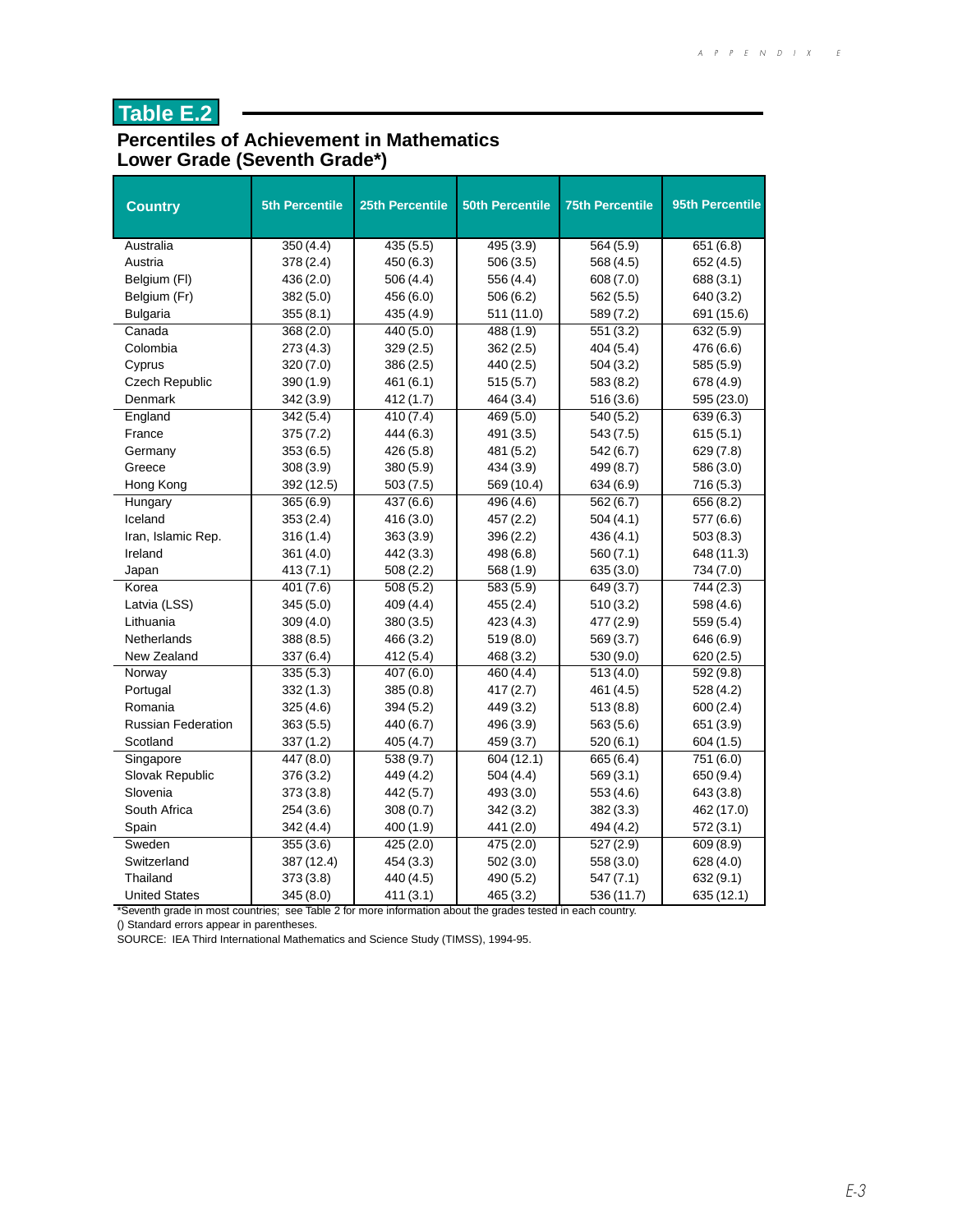#### **Standard Deviations of Achievement in Mathematics Upper Grade (Eighth Grade\*)**

|                           | <b>Overall</b> |                                     | <b>Boys</b>    |                                     | Girls        |                                     |
|---------------------------|----------------|-------------------------------------|----------------|-------------------------------------|--------------|-------------------------------------|
| <b>Country</b>            | <b>Mean</b>    | <b>Standard</b><br><b>Deviation</b> | Mean           | <b>Standard</b><br><b>Deviation</b> | Mean         | <b>Standard</b><br><b>Deviation</b> |
| Australia                 | 530<br>(4.0)   | 98                                  | 527<br>(5.1)   | 100                                 | 532 (4.6)    | 96                                  |
| Austria                   | 539<br>(3.0)   | 92                                  | 544 (3.2)      | 94                                  | 536 (4.5)    | 90                                  |
| Belgium (FI)              | 565<br>(5.7)   | 92                                  | 563 (8.8)      | 96                                  | 567 (7.4)    | 88                                  |
| Belgium (Fr)              | 526 (3.4)      | 86                                  | 530 (4.7)      | 88                                  | 524 (3.7)    | 83                                  |
| <b>Bulgaria</b>           | (6.3)<br>540   | 110                                 | $\overline{a}$ | L.                                  |              | $\equiv$                            |
| Canada                    | 527<br>(2.4)   | 86                                  | 526 (3.2)      | $\overline{88}$                     | 530 (2.7)    | 84                                  |
| Colombia                  | 385 (3.4)      | 64                                  | 386 (6.9)      | 66                                  | 384 (3.6)    | 63                                  |
| Cyprus                    | 474<br>(1.9)   | 88                                  | 472 (2.8)      | 89                                  | 475 (2.5)    | 86                                  |
| <b>Czech Republic</b>     | 564 (4.9)      | 94                                  | 569 (4.5)      | 94                                  | 558<br>(6.3) | 93                                  |
| Denmark                   | 502 (2.8)      | 84                                  | (3.2)<br>511   | 86                                  | (3.4)<br>494 | 80                                  |
| England                   | 506 (2.6)      | 93                                  | 508<br>(5.1)   | 95                                  | 504<br>(3.5) | 91                                  |
| France                    | 538<br>(2.9)   | 76                                  | 542 (3.1)      | 74                                  | 536 (3.8)    | 78                                  |
| Germany                   | 509<br>(4.5)   | 90                                  | 512 (5.1)      | 89                                  | 509<br>(5.0) | 88                                  |
| Greece                    | 484<br>(3.1)   | 88                                  | 490<br>(3.7)   | 91                                  | 478<br>(3.1) | 85                                  |
| Hong Kong                 | 588 (6.5)      | 101                                 | 597 (7.7)      | 103                                 | 577 (7.7)    | 97                                  |
| Hungary                   | 537<br>(3.2)   | 93                                  | 537<br>(3.6)   | 92                                  | 537<br>(3.6) | 94                                  |
| Iceland                   | 487<br>(4.5)   | 76                                  | 488 (5.5)      | 80                                  | 486<br>(5.6) | 72                                  |
| Iran, Islamic Rep.        | 428 (2.2)      | 59                                  | 434 (2.9)      | 59                                  | (3.3)<br>421 | 59                                  |
| Ireland                   | 527 (5.1)      | 93                                  | 535 (7.2)      | 96                                  | 520<br>(6.0) | 89                                  |
| Israel                    | (6.2)<br>522   | 92                                  | 539 (6.6)      | 89                                  | 509 (6.9)    | 90                                  |
| Japan                     | 605<br>(1.9)   | 102                                 | 609<br>(2.6)   | 106                                 | 600<br>(2.1) | $\overline{97}$                     |
| Korea                     | 607 (2.4)      | 109                                 | 615 (3.2)      | 109                                 | 598 (3.4)    | 108                                 |
| Kuwait                    | 392<br>(2.5)   | 58                                  |                | —                                   |              |                                     |
| Latvia (LSS)              | (3.1)<br>493   | 82                                  | 496 (3.8)      | 82                                  | 491<br>(3.5) | 82                                  |
| Lithuania                 | (3.5)<br>477   | 80                                  | 477 (4.0)      | 79                                  | 478 (4.1)    | 81                                  |
| Netherlands               | 541<br>(6.7)   | 89                                  | 545 (7.8)      | 90                                  | 536<br>(6.4) | 88                                  |
| New Zealand               | 508 (4.5)      | 90                                  | 512 (5.9)      | 92                                  | 503 (5.3)    | 88                                  |
| Norway                    | 503 (2.2)      | 84                                  | 505 (2.8)      | 87                                  | 501<br>(2.7) | 80                                  |
| Portugal                  | (2.5)<br>454   | 64                                  | 460 (2.8)      | 64                                  | 449 (2.7)    | 64                                  |
| Romania                   | 482 (4.0)      | 89                                  | 483 (4.8)      | 91                                  | 480 (4.0)    | 87                                  |
| <b>Russian Federation</b> | 535<br>(5.3)   | 92                                  | 535<br>(6.3)   | 97                                  | 536<br>(5.0) | 87                                  |
| Scotland                  | 498 (5.5)      | 87                                  | 506 (6.6)      | 89                                  | 490 (5.2)    | 85                                  |
| Singapore                 | 643<br>(4.9)   | 88                                  | 642 (6.3)      | 88                                  | 645 (5.4)    | 88                                  |
| Slovak Republic           | 547 (3.3)      | 92                                  | 549 (3.7)      | 94                                  | 545<br>(3.6) | 90                                  |
| Slovenia                  | 541 (3.1)      | 88                                  | 545 (3.8)      | 88                                  | (3.3)<br>537 | 87                                  |
| South Africa              | 354<br>(4.4)   | 65                                  | 360 (6.3)      | 68                                  | 349<br>(4.1) | 62                                  |
| Spain                     | (2.0)<br>487   | 73                                  | 492 (2.5)      | 75                                  | 483 (2.6)    | 72                                  |
| Sweden                    | 519<br>(3.0)   | 85                                  | 520 (3.6)      | 85                                  | 518 (3.1)    | 86                                  |
| Switzerland               | 545 (2.8)      | 88                                  | 548 (3.5)      | 90                                  | 543 (3.1)    | 85                                  |
| Thailand                  | 522<br>(5.7)   | 86                                  | 517 (5.6)      | 84                                  | 526<br>(7.0) | 87                                  |
| <b>United States</b>      | 500<br>(4.6)   | 91                                  | 502 (5.2)      | 93                                  | 497 (4.5)    | 89                                  |

\*Eighth grade in most countries; see Table 2 for information about the grades tested in each country.

A dash (–) indicates data are not available.

( ) Standard errors appear in parentheses.